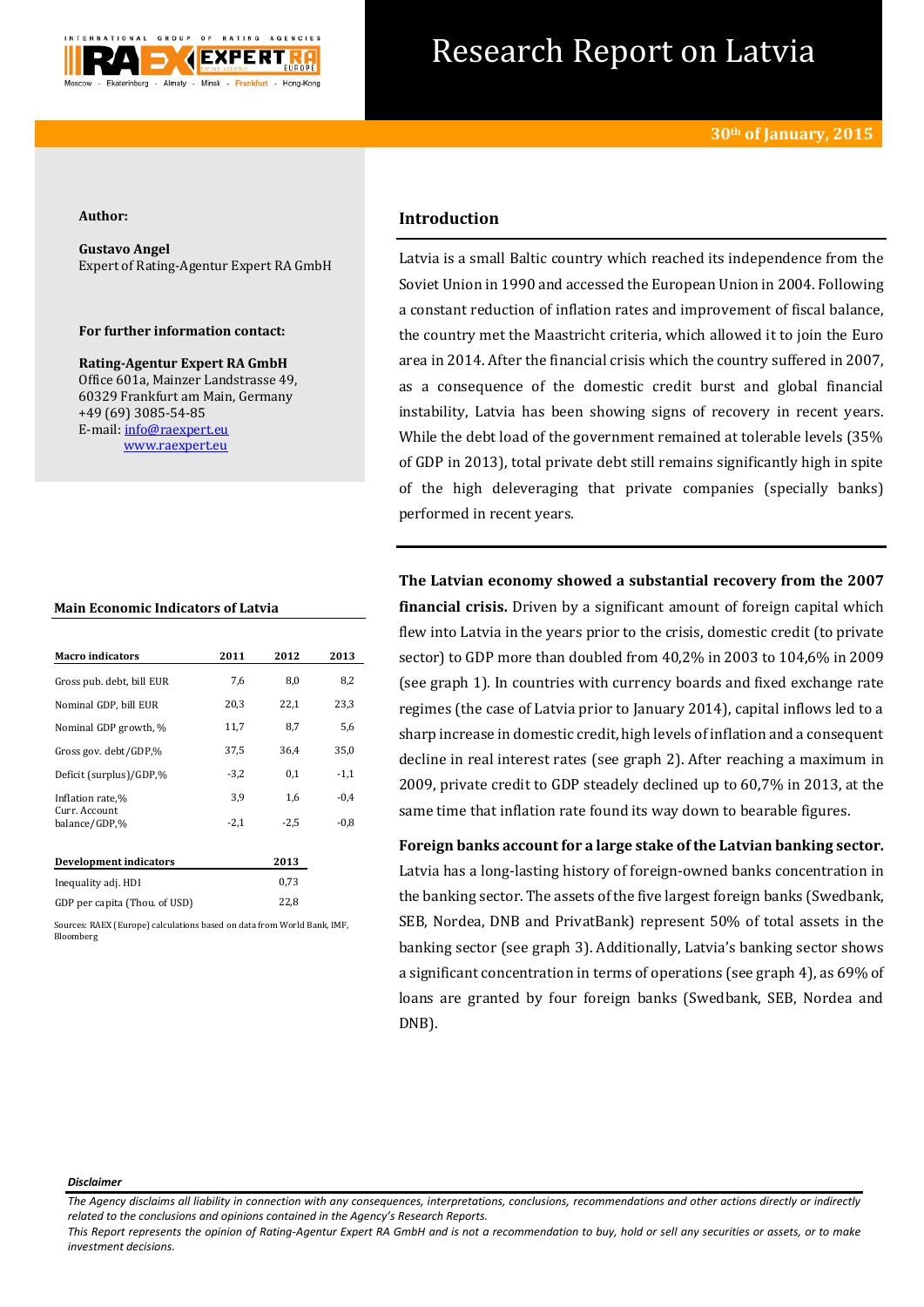

### **Graph 1:** Domestic credit to private sector (% of GDP)



Source: RAEX (Europe) calculations based on data from IMF

#### **Graph 3:** Bank Assets in Latvia (as of 30.09.2014)



Source: RAEX (Europe) calculations based on data from Association of Commercial Banks of Latvia (ACBL)

**Graph 5:** Banking Liabilities (mln. of EUR)



# **Graph 6:** Public and private debt in Latvia (% GDP)





#### **Graph 2:** Inflation rate vs. Real interest rate in Latvia



Source: RAEX (Europe) calculations based on data from IMF

## **Graph 4:** Bank Loans in Latvia (as of 30.09.2014)



Source: RAEX (Europe) calculations based on data from Association of Commercial Banks of Latvia (ACBL)

**While government debt stands at reasonable levels, private debt still shows significantly high figures.** Even though private sector (specially the banking sector) has shown a deleveraging trend over the last few years (see graph 5), private debt still stands at elevated levels (108% of GDP in 2013). In contrast, despite the significant increase in gross government debt/GDP in the aftermath of the 2007 financial crisis (see graph 6), this figures have remained at tolerable levels over the past 6 years (Gross government debt amounted for 35% of GDP in 2013). Additionally, shortterm debt showed a markedly low value, which accounted for 1,3% of GDP and 3,7% of fiscal budget revenues in 2013.

**State-owned enterprises (SOE) operate in strategic industries of the country with mixed results.** While most of the Latvian SOE were privatized after the country's independence from the Soviet Union in 1990, a number of companies which operate in strategic industries (mainly energy and transport) are still fully controlled by the central government. The large share of assets of a few state-owned companies on total SOE assets is an evidence of the significant interest that the government has in controlling key strategic industries. Assets of

#### *Disclaimer*

*The Agency disclaims all liability in connection with any consequences, interpretations, conclusions, recommendations and other actions directly or indirectly related to the conclusions and opinions contained in the Agency's Research Reports.*

*This Report represents the opinion of Rating-Agentur Expert RA GmbH and is not a recommendation to buy, hold or sell any securities or assets, or to make investment decisions.*